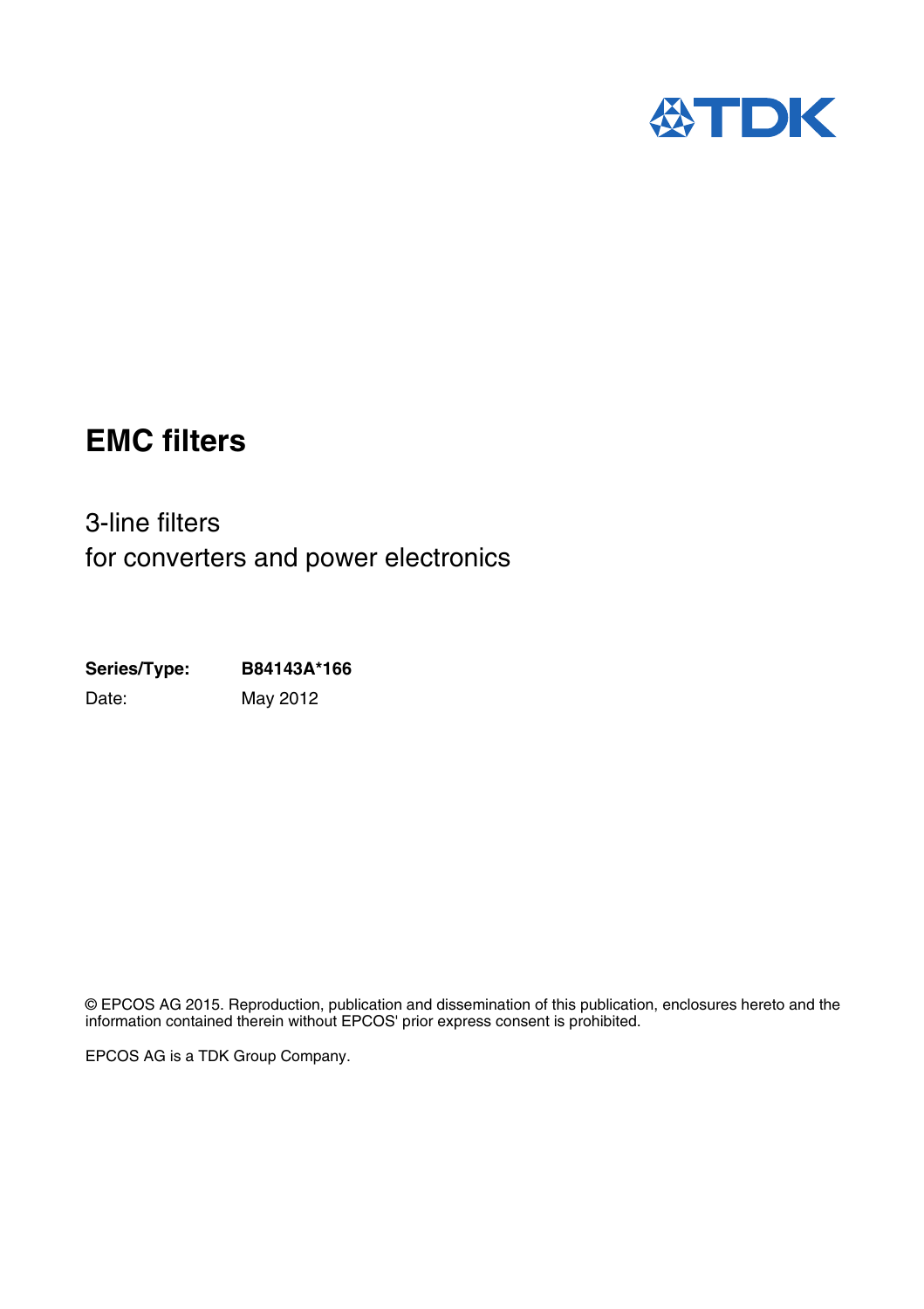# **3-line filters B84143A\*166**

**for converters and power electronics**

**Power line filters for 3-phase systems Rated voltage VR: 520/300 V AC Rated current IR: 10 A to 35 A**

#### **Construction**

- 3-line filters
- Metal case

#### **Features**

- Excellent price/performance ratio
- Ultra-compact design
- **Low weight**
- Easy to install
- Optimized for short motor cables and operation under full load
- ENEC10, UL and cUL approval

# **RACK**

### **Typical applications**

- $\blacksquare$  Frequency converters for motor drives, e.g.
	- $-$  elevators
	- $-$  pumps
	- HVAC systems (heating, ventilation and air conditioning)
- Power supplies

### **Terminals**

- $\blacksquare$  Tab connectors (10 A ... 20 A)
- $\blacksquare$  Finger-safe terminal blocks (35 A)

## **Marking**

Marking on component:

Manufacturer's logo, ordering code, rated voltage, rated current, rated temperature, climatic category, date code, approvals

Minimum data on packaging:

Manufacturer's logo, ordering code, quantity, date code

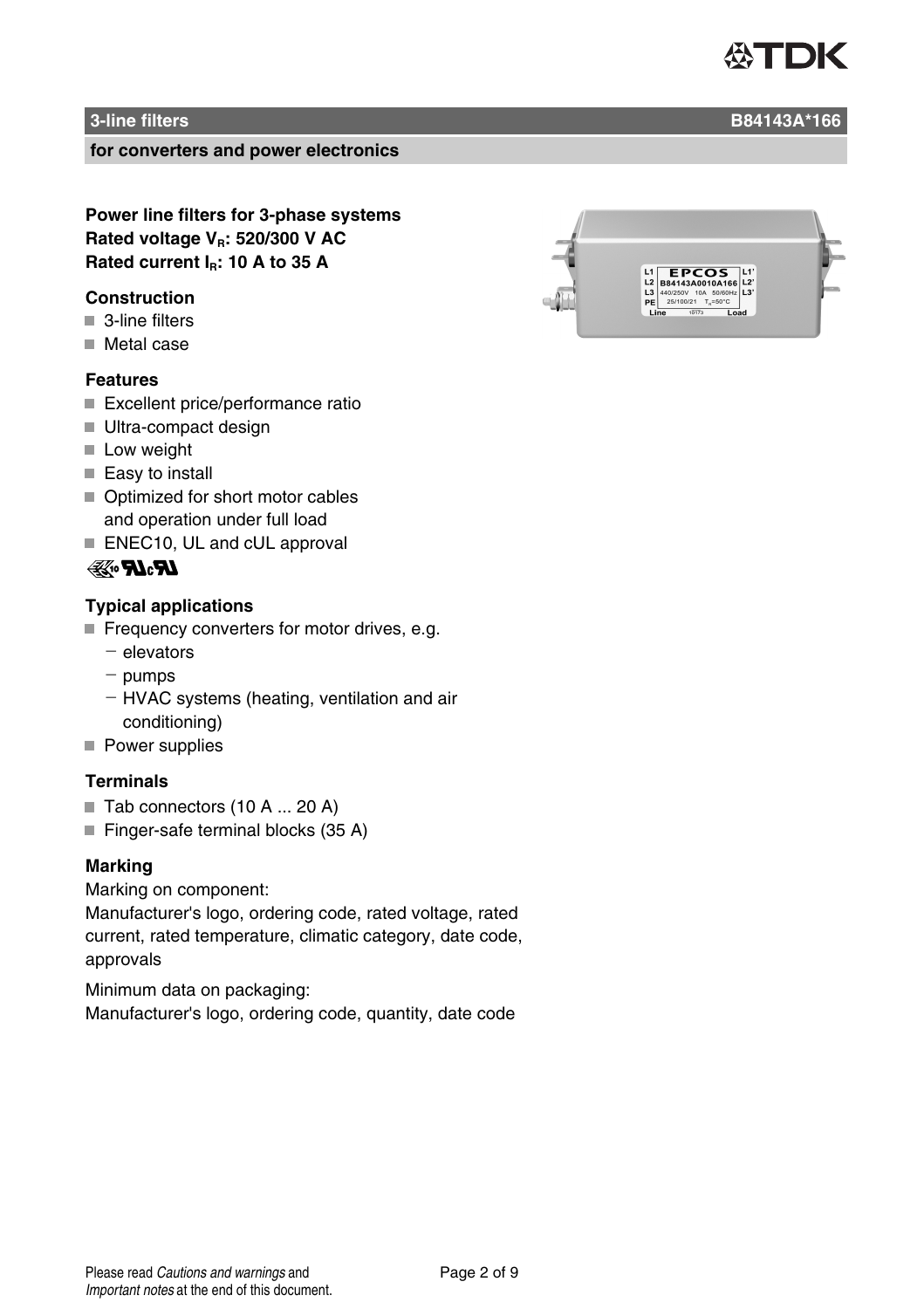

#### **for converters and power electronics**

### **Typical circuit diagram**



# **Technical data and measuring conditions**

| Rated voltage $V_{B}$           | 520/300 V AC (50/60 Hz)                              |  |
|---------------------------------|------------------------------------------------------|--|
| Rated current $I_{R}$           | Referred to 50 °C rated temperature <sup>1)</sup>    |  |
| Test voltage $V_{test}$         | 2236 V DC, 2 s (line/line)                           |  |
|                                 | 2720 V DC, 2 s (lines/case)                          |  |
| Overload capability (thermal)   | 1.5 $\cdot$ I <sub>B</sub> for 3 min per hour or     |  |
|                                 | $2.5 \cdot I_R$ for 30 s per hour                    |  |
| Climatic category (IEC 60068-1) | 25/100/21 ( $-25$ °C/+100 °C/21 days damp heat test) |  |
| Approvals                       | IEC 60939, UL 1283, CSA C22.2 No.8                   |  |

1) For use at higher ambient temperature as the rated temperature, see current derating in our data book.

## **Characteristics and ordering codes**

| $I_{\rm R}$          | Terminal        | $I_{LK}$ <sup>1)</sup> | $R_{typ}$  | Approx. weight | Ordering code   | Approvals |          |          |
|----------------------|-----------------|------------------------|------------|----------------|-----------------|-----------|----------|----------|
|                      | cross section   |                        |            |                |                 |           |          |          |
| A                    | mm <sup>2</sup> | mA                     | $m\Omega$  | ka             |                 | ⋘         | W        | 77.      |
| $V_B = 520/300$ V AC |                 |                        |            |                |                 |           |          |          |
| 10                   | 5               | 3.1                    | $12.9$ 0.6 |                | B84143A0010A166 | $\times$  | $\times$ |          |
| 20                   |                 | 3.1                    |            | $4.9$ 0.75     | B84143A0020A166 | $\times$  |          | $\times$ |
| 35                   | 6               | 5.0                    | 2.7        | l 1.1          | B84143A0035R166 | $\times$  |          |          |

#### $x =$  Approval granted

1) Calculation according IEC 60939-1 (04.2011), annex A, "Calculation of leakage current" at  $V_R$ , 50 Hz.

# **3-line filters** B84143A\*166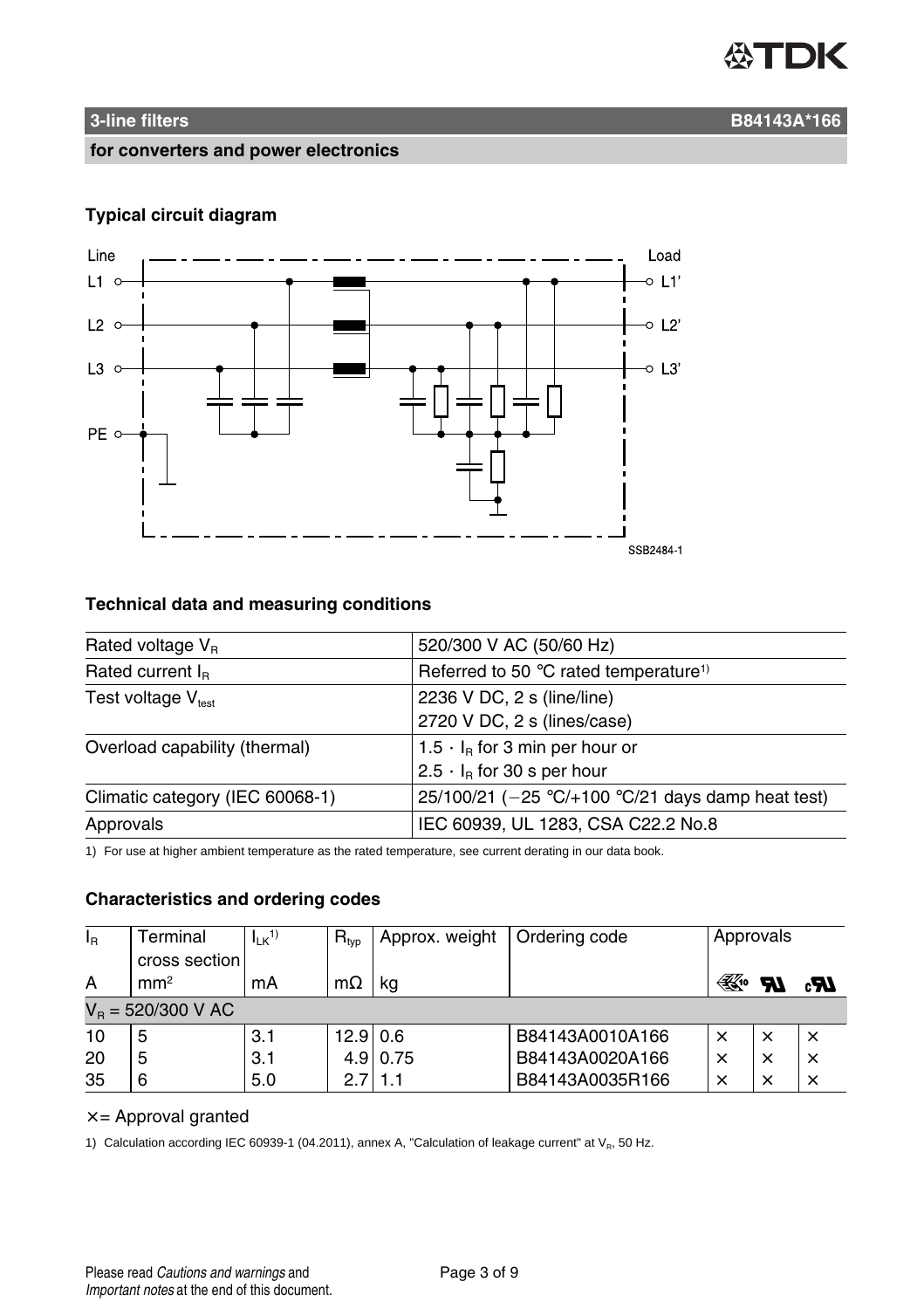

# **1 3-line filters** B84143A\*166

**for converters and power electronics**

#### **Dimensional drawings**

# **B84143A0010A166, B84143A0020A166 (10 A, 20 A)**



SSB2485-9

General tolerances according to ISO 2768-C Dimensions in mm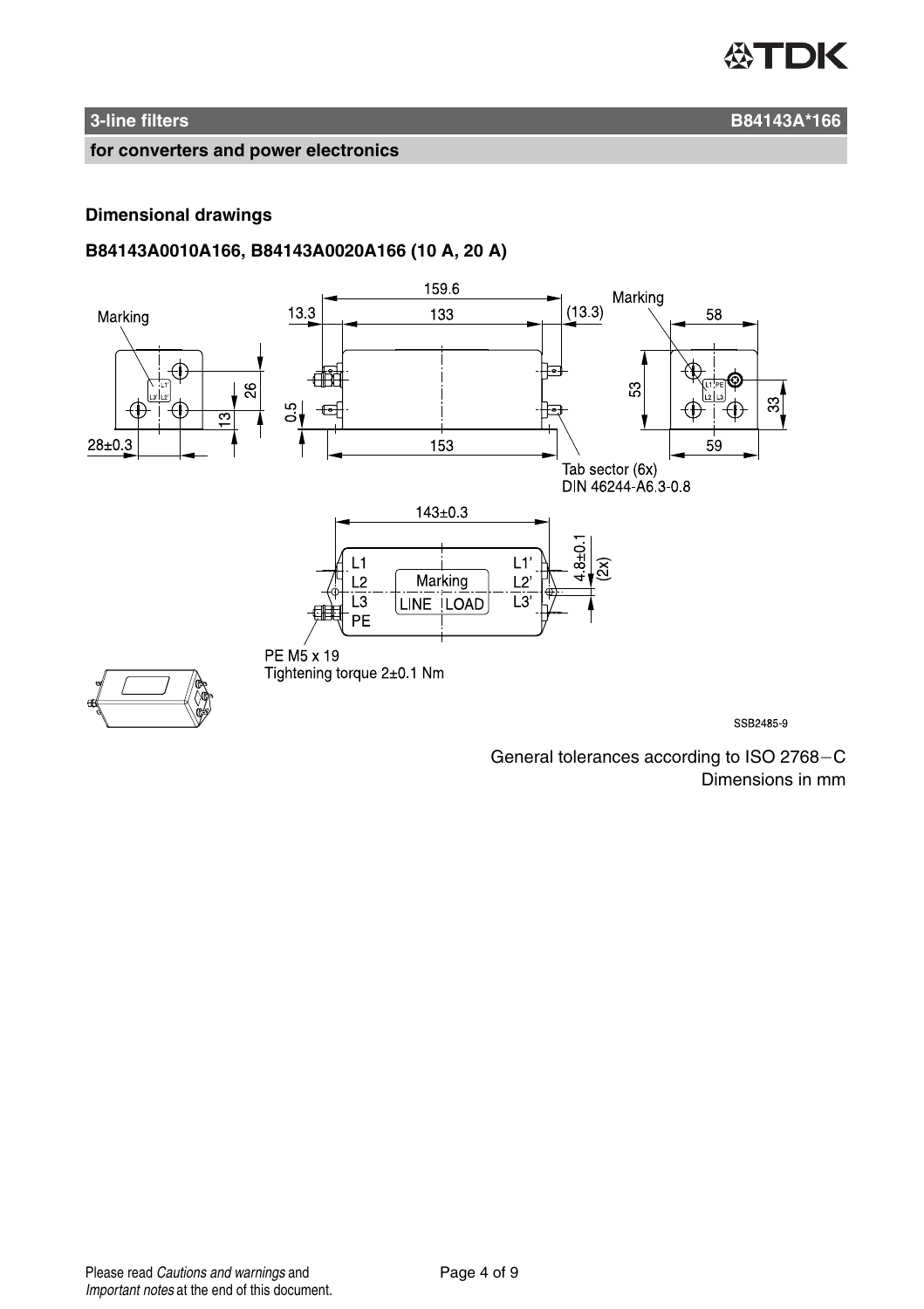

# **1 3-line filters** B84143A\*166

**for converters and power electronics**

# **B84143A0035R166 (35 A)**



General tolerances according to ISO 2768-C Dimensions in mm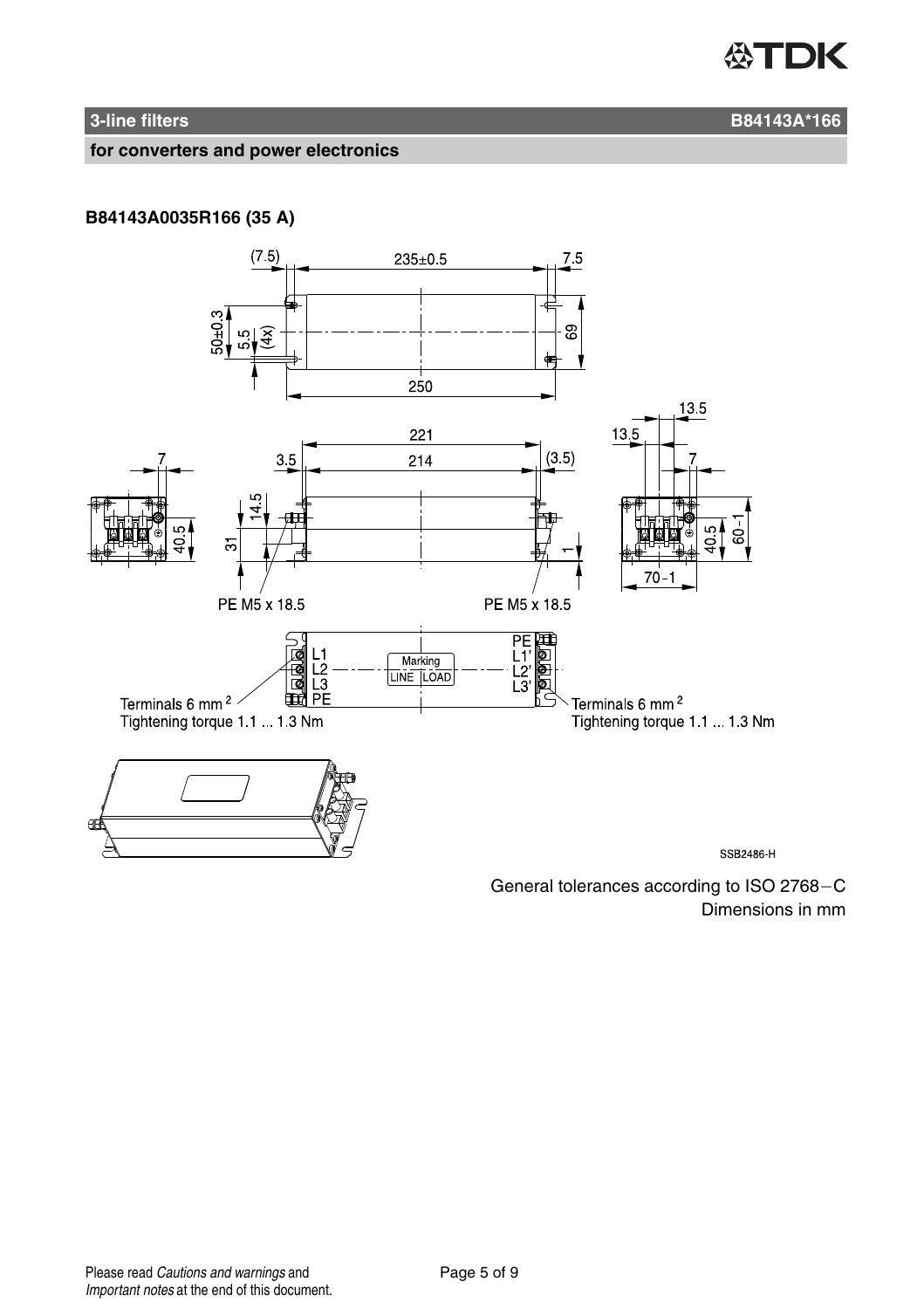

#### **for converters and power electronics**

#### **Insertion loss** (typical values at  $Z = 50 \Omega$ )

- 
- unsymmetrical, adjacent branches terminated common mode, all branches in parallel (asymmetrical)
	- differential mode (symmetrical)



### Filter for 35 A



Filter for 10 A Filter for 20 A



**3-line filters B84143A\*166**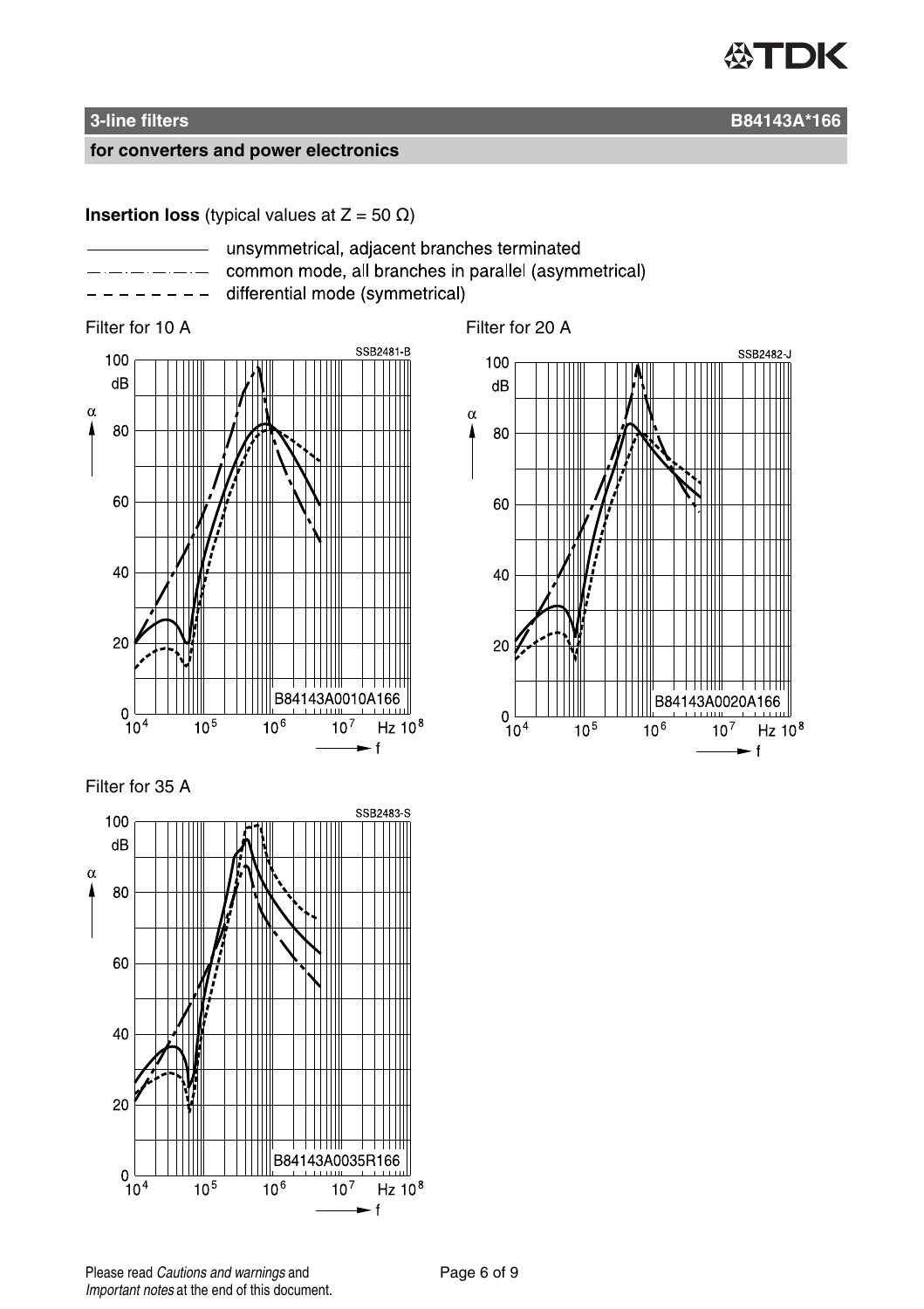

#### **3-line filters B84143A\*166**

**for converters and power electronics**

- Please note the advices in our data book "EMC Filters" (latest edition); attention should be paid to the chapter "General safety notes".
- $\blacksquare$  It shall be ensured that only qualified persons (electricity specialists) are engaged on work such as planning, assembly, installation, operation, repair and maintenance. They must be provided with the corresponding documentation.
- Danger of electric shock. EMC filters contain components that store an electric charge. Dangerous voltages can continue to exist at the filter terminals for longer than five minutes even after the power has been switched off.
- The protective earth connections shall be the first to be made when the EMC filter is installed and the last to be disconnected. Depending on the magnitude of the leakage currents, the particular specifications for making the protective-earth connection must be observed.
- $\blacksquare$  Impermissible overloading of the EMC filter, such as with circuits able to cause resonances, impermissible voltages at higher frequencies etc. can lead to bodily injury and death as well as cause substantial material damages (e.g. destruction of the filter housing).
- EMC filters must be protected in the application against impermissible exceeding of the rated currents by overcurrent protective.
- In case of leakage currents  $>3.5$  mA you shall mount the PE conductor stationary with the required cross section before beginning of operation and save it against disconnecting. For leakage currents  $I_{LK}$ <sup>1</sup>) <10 mA the PE conductor must have a KU value<sup>2)</sup> of 4.5; for leakage currents  $I_{LK} \ge 10$  mA the PE conductor must have a KU value of 6.

1)  $\mathbf{I}_{\mathbf{K}} = \mathbf{I}$ eakage current let-go

is a classification parameter of safety-referred failure types designed to ensure protection against hazardous 2 ( The Numan of the Lation of the state parameter of safety-referred failure types designed to ensurents an KU = 6 with respect to interruptions is achieved for fixed-connection lines ≥10 mm² where the type of connection and line layout corre-<br>spond to the requirements for PEN conductors as specified in relevant standards.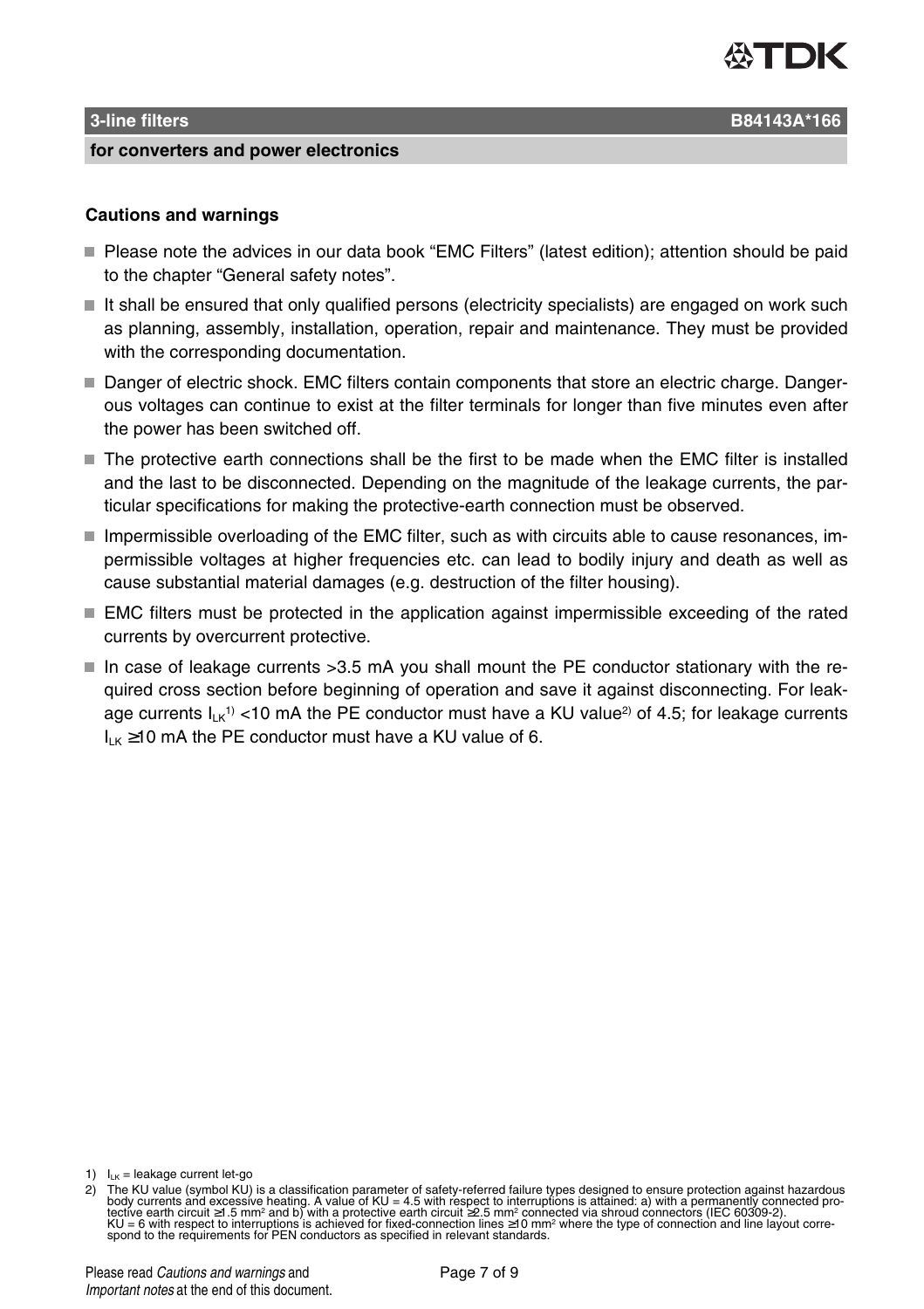

# **for converters and power electronics**

# **Symbols and terms**

| Symbol                        | English                                       | German                           |
|-------------------------------|-----------------------------------------------|----------------------------------|
| α                             | Insertion loss                                | Einfügungsdämpfung               |
| $C_R$                         | Rated capacitance                             | Bemessungskapazität              |
| $C_{X}$                       | Capacitance X capacitor                       | Kapazität X-Kondensator          |
| $C_{Y}$                       | Capacitance Y capacitor                       | Kapazität Y-Kondensator          |
| ΔV                            | Voltage drop (input to output)                | Spannungsabfall im Filter        |
| dv/dt                         | Rate of voltage rise                          | Spannungsanstiegsgeschwindigkeit |
| f                             | Frequency                                     | Frequenz                         |
| $\mathsf{f}_\mathsf{M}$       | Converter output frequency                    | Motorfrequenz                    |
| $f_{\mathsf{P}}$              | Pulse frequency                               | Pulsfrequenz                     |
| $f_R$                         | Rated frequency                               | Bemessungsfrequenz               |
| $f_{res}$                     | Resonant frequency                            | Resonanzfrequenz                 |
| $\mathsf{I}_{\mathsf{LK}}$    | Filter leakage current                        | Filter-Ableitstrom               |
| $I_{\rm C}$                   | Current through capacitor                     | Strom durch Kondensator          |
| $I_{\text{max}}$              | Maximum current                               | Maximalstrom                     |
| $I_N$                         | Nominal current                               | Nennstrom                        |
| $I_{op}$                      | Operating current (design current)            | Betriebsstrom                    |
| ı,                            | Capacitive reactive current                   | Kapazitiver Blindstrom           |
| $I_R$                         | <b>Rated current</b>                          | Bemessungsstrom                  |
| Ιs                            | Interference current                          | Störstrom                        |
| L                             | Inductance                                    | Induktivität                     |
| $\mathsf{L}_{\mathsf{R}}$     | Rated inductance                              | Bemessungsinduktivität           |
| $L_{\rm stray}$               | Stray inductance                              | Streuinduktivität                |
| $\mathsf{P}_{\mathsf{loss}}$  | Power loss                                    | Verlustleistung                  |
| R                             | Resistance                                    | Widerstand                       |
| $\mathsf{R}_{\mathsf{is}}$    | Insulation resistance                         | Isolationswiderstand             |
| $\mathsf{R}_{\mathsf{typ}}$   | DC resistance, typical value                  | Gleichstromwiderstand, Richtwert |
| $\mathsf{T}_\mathtt{A}$       | Ambient temperature                           | Umgebungstemperatur              |
| $T_{\text{max}}$              | Upper category temperature                    | Obere Kategorietemperatur        |
| $T_{min}$                     | Lower category temperature                    | Untere Kategorietemperatur       |
| $T_{\scriptscriptstyle\rm R}$ | Rated temperature                             | Bemessungstemperatur             |
| $V_{\text{eff}}$              | RMS voltage                                   | Effektivspannung                 |
| $V_{LE}$                      | Voltage line to earth; voltage line to ground | Spannung Phase zu Erdpotential   |
| $V_{N}$                       | Nominal voltage                               | Netzspannung                     |
| $\mathsf{V}_\mathsf{R}$       | Rated voltage                                 | Bemessungsspannung               |
| $V_{\text{peak}}$             | Peak voltage                                  | Spitzenspannung                  |
| $V_{test}$                    | Test voltage                                  | Prüfspannung                     |
| $V_{X}$                       | Voltage over X capacitor                      | Spannung über X-Kondensator      |
| $V_{Y}$                       | Voltage over Y capacitor                      | Spannung über Y-Kondensator      |
| z                             | Impedance                                     | Scheinwidertand                  |
| IZI                           | Impedance, absolute value                     | Scheinwiderstand (Betragswert)   |